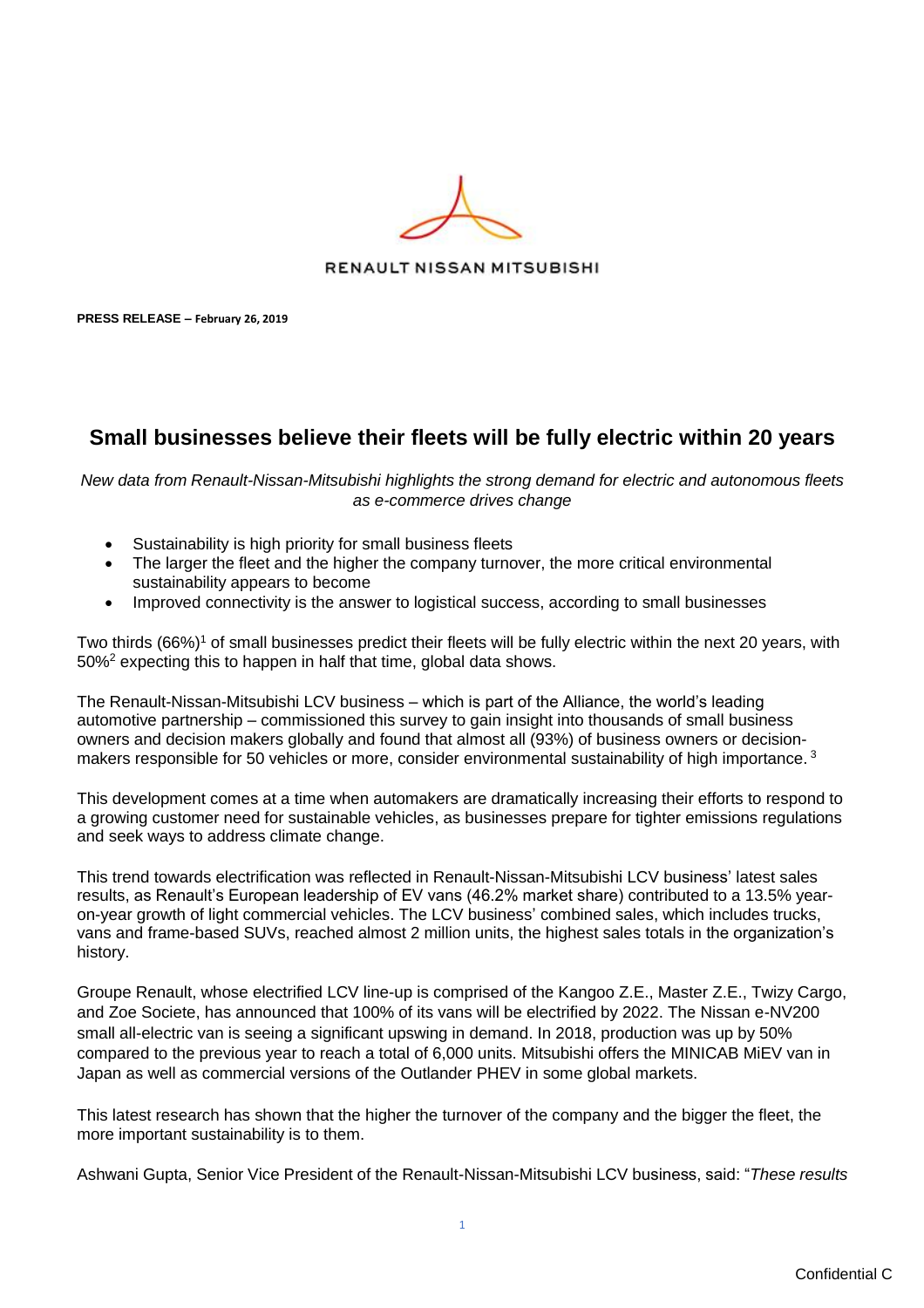*show that the electrification of fleets is increasingly on the minds of our customers - not just for the financial efficiencies that EVs can deliver, but because environmental sustainability is clearly crucial to the future of their businesses. I'm impressed at how optimistic these fleet managers are about the speed in which their vehicles will be fully electrified.*

*"Renault is the global leader in making vans. Nissan makes great trucks and Mitsubishi are at the top when it comes to the production of frame vehicles. Combined, we are a truly global powerhouse, and working together on connectivity, powertrain developments and autonomous technologies will allow us to meet the rising demands of our customers and their businesses."*

In addition:

- 55% see their fleets becoming fully autonomous within the next 20 years, with 38% saying this is likely to happen within as little as 10 years. 4
- 48% of businesses with a turnover of \$100m or more stated environmental sustainability is 'very important,' while only 25% of businesses with turnover between \$100k - \$9.9m said the same.<sup>5</sup>
- 35% of respondents said that business efficiency is their main motivation for adopting new technologies. 6
- The top identified logistical business challenge is the growth of e-commerce and the rising demand for deliveries, at 18%, even more so than keeping up with regulations (17%) and changing customer expectations for delivery times.<sup>7</sup>

Connectivity will be most key to success from a logistics perspective, according to a fifth of the business leaders surveyed. <sup>8</sup> Other business owners believe automation will play the biggest role in their future success (14%). 9

In terms of an organization's willingness to adopt new technologies, more than a third (35%) <sup>14</sup> said business efficiencies are the main reason for investing in new tech within their fleet, 21% <sup>15</sup> said that cost saving drives their decisions, and 14%<sup>16</sup> highlighted their desire to be more sustainable.

Renault offers fleet management services for its commercial line-up. Renault EASY CONNECT for Fleet is an ecosystem of connected services for business users that simplifies managing vehicle fleets and reduces running costs.

As part of the Alliance 2022 mid-term plan, Renault-Nissan-Mitsubishi is continuing to forecast that annual synergies will exceed €10 billion by the end of 2022. The member companies will also increase commonality, targeting nine million units based on four common platforms. The plan will also extend the use of common powertrains to 75 percent of total sales. In addition, 12 new zero-emission electric vehicles will be launched during the plan, and 40 vehicles will be introduced with different levels of autonomy.

-- ENDS --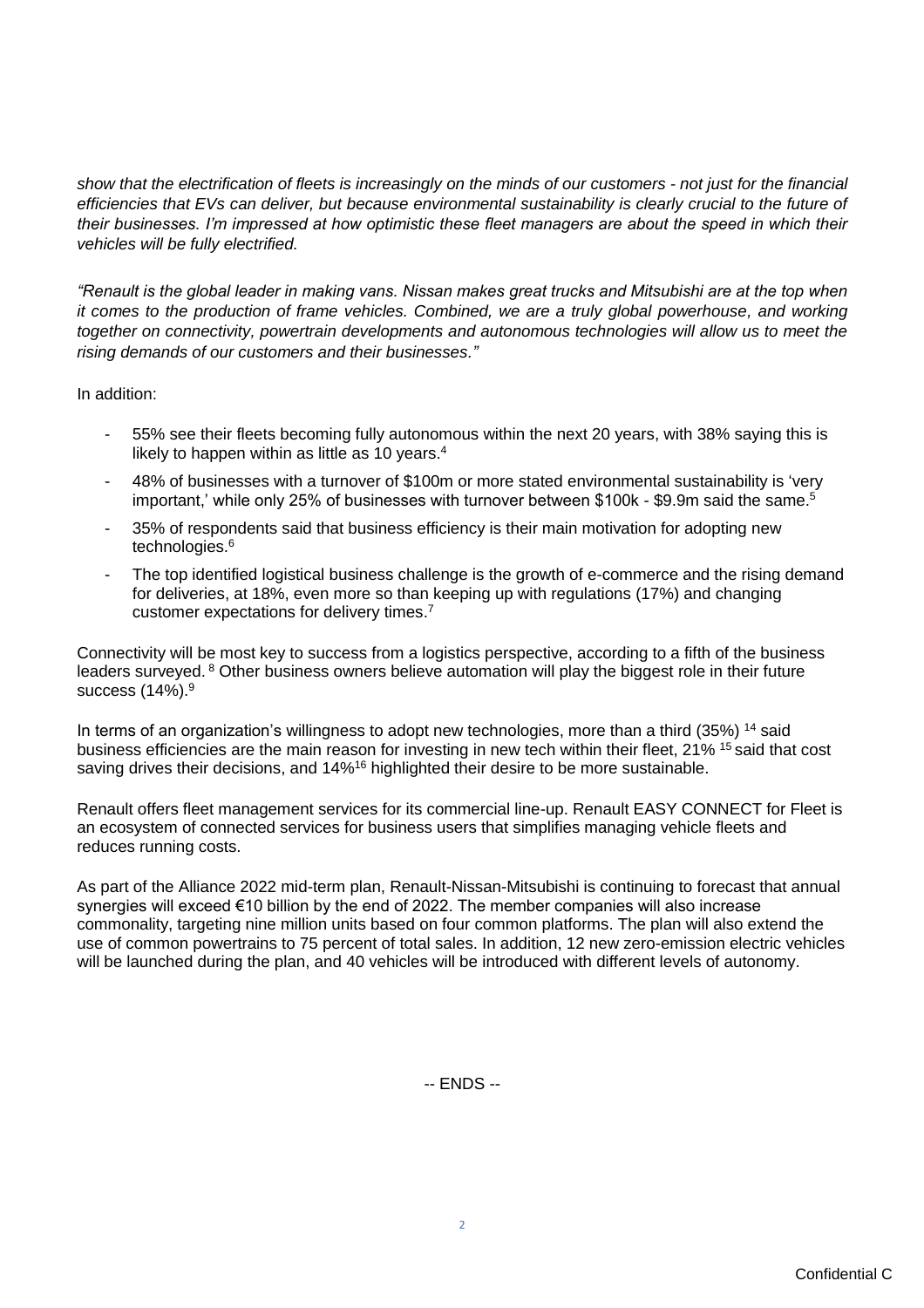# **ABOUT THE ALLIANCE SMALL BUSINESS RESEARCH**

This survey looked at the future of urban logistics and electrification among small business owners and logistics decision makers from a variety of industries within the UK, USA, China, France, Mexico, Australia and Japan. 3,257 global respondents of businesses with between 1 – 49 employees and with turnovers up to and above \$100 million turnover took part between 21.12.2018 - 07.01.2019.

#### **ABOUT RENAULT-NISSAN-MITSUBISHI**

Groupe Renault, Nissan Motor Company and Mitsubishi Motors represent the world's largest automotive alliance. It is the longest-lasting and most productive cross-cultural partnership in the auto industry. Together, the partners sold more than 10.6 million vehicles in nearly 200 countries in 2017. The member companies are focused on collaboration and maximizing synergies to boost competitiveness. They have strategic collaborations with other automotive groups, including Germany's Daimler and China's Dongfeng. This strategic alliance is the industry leader in zero-emission vehicles and is developing the latest advanced technologies, with plans to offer autonomous drive, connectivity features and services on a wide range of affordable vehicles.

www.alliance-2022.com [www.media.renault.com](http://www.media.renault.com/) [www.nissan-newsroom.com](http://www.nissan-newsroom.com/) [www.mitsubishi-motors.com/en/newsrelease/](http://www.mitsubishi-motors.com/en/newsrelease/)

## **MEDIA CONTACT**

[Katherine Zachary](mailto:katherine-zachary@mail.nissan.co.jp) General Manager, Communications Renault-Nissan-Mitsubishi LCV Business +33 6 63 70 11 19

#### **REFERENCES**

**[1] [2]** Global survey results of 3257 respondents Q7. Cumulative figures derived from 20.3% believing electrification will happen within the next 5 years, 29.5% in the next 10 years, and 16.4% in the next 20 years.

**[3]** Global survey results of 3257 respondents Q6 - *How important is environmental sustainability for your company's logistics?* Cumulative figures were derived from 44.2% answering "very important", 48.8% answering "fairly important" when combining the following two fleet size options, ('51-100 vehicles' category & 'More than 100 vehicles' category into a 'Greater than 50 vehicles' category) in our reporting software.

**[4]** Global survey results of 3257 respondents Q8 **-** *In your opinion, how long will it be before fleets are fully autonomous?* Cumulative figures derived from 13.9% responding in 5 years, 23.7% saying in 10 years, and 17.4% saying in 20 years.

**[5]** Global survey results of 3257 respondents Q6 - *How important is environmental sustainability for your company's logistics?* 48% of businesses with a turnover of \$100m or more responded "very important". Only 24.2% of businesses earning \$100k - \$999,999 responded "very important; only 25.1% of businesses earning \$1m - \$9.9m responded "very important."

**[6]** Global survey results of 3257 respondents Q3 - *What is your main motivation for adopting new technologies within your fleet?* 35.4% of respondents answered "business efficiency."

**[7]** Global survey results of 3257 respondents Q2 - *Logistically, what is your biggest challenge as a business?* 17.8% of respondents answered "The growth of e-commerce and the rising demand for overall deliveries"

**[8] [9] [10] [11] [12] [13]** Global survey results of 3257 respondents Q1 - *Logistically, what do you believe is most key to the future of your success as a business?* 19.9% of respondents answered "improved connectivity", 13.9% answered "autonomous technologies," 9.2% answered "sub-contracting third party delivery services," 7.4% answered "more vehicles", 4.8% answered "drone deliveries", 4.1% answered "fleet electrification."